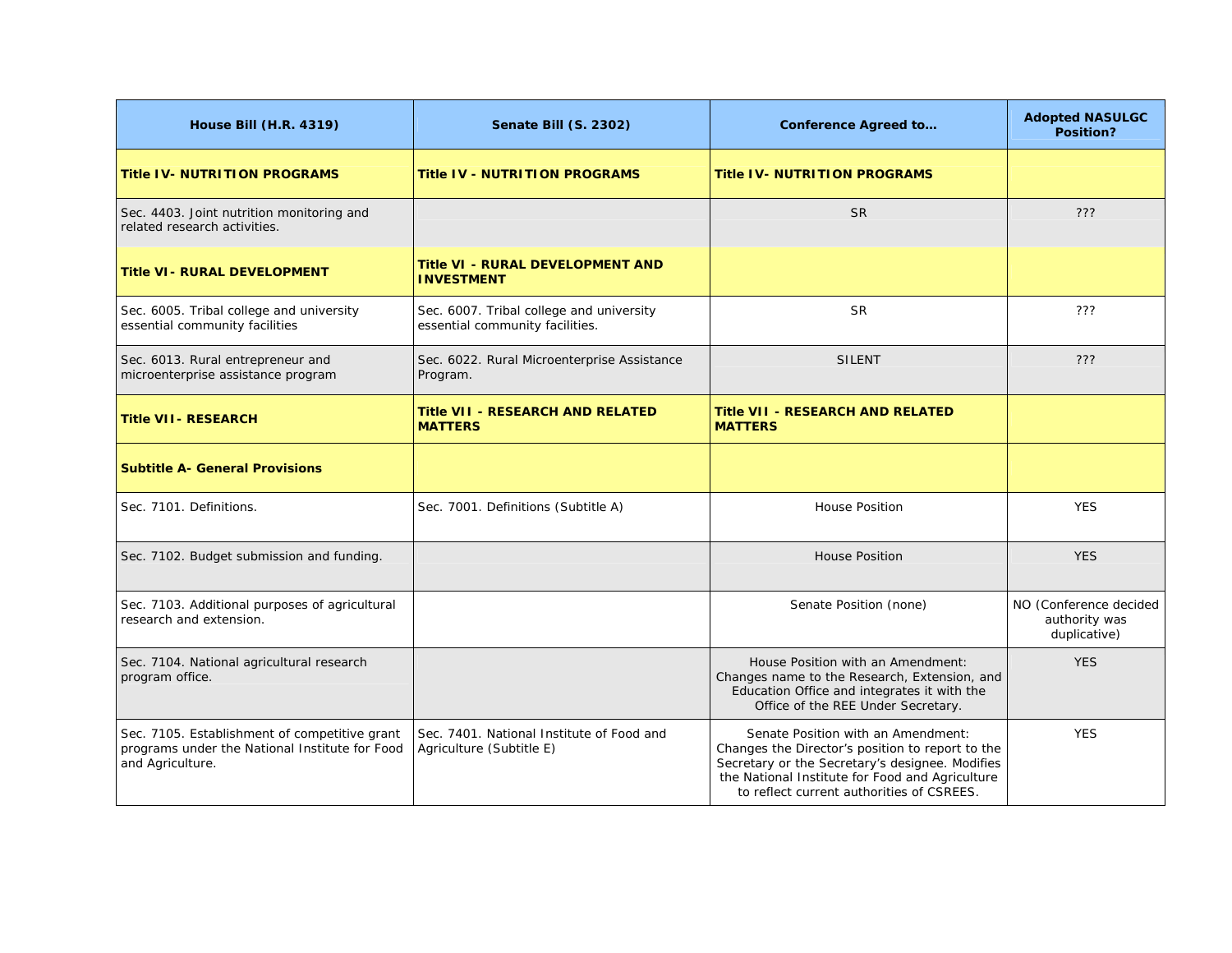| <b>House Bill (H.R. 4319)</b>                                                                      | <b>Senate Bill (S. 2302)</b>                                                                         | <b>Conference Agreed to</b>                                                                                                                                                                                            | <b>Adopted NASULGC</b><br>Position?                         |
|----------------------------------------------------------------------------------------------------|------------------------------------------------------------------------------------------------------|------------------------------------------------------------------------------------------------------------------------------------------------------------------------------------------------------------------------|-------------------------------------------------------------|
| Sec. 7106. Merging of IFAFS and NRI.                                                               |                                                                                                      | House Position with an Amendment:<br>Establishes a new program to replace NRI and<br>IFAFS to be named the Agriculture and Food<br>Research Initiative. Integrates the two<br>programs more fully than House language. | <b>YES</b>                                                  |
| Sec. 7107. Capacity building grants for<br><b>ASCARR institutions.</b>                             |                                                                                                      | House Position with an Amendment:<br>Replaces the term "ASCARR" with "NLGCA"<br>(Non-Land Grant Colleges of Agriculture).                                                                                              | <b>YES</b>                                                  |
| Sec. 7108. Establishment of research<br>laboratories for animal diseases.                          |                                                                                                      | <b>Senate Position</b>                                                                                                                                                                                                 | <b>NP</b>                                                   |
| Sec. 7109. Grazinglands research laboratory.                                                       |                                                                                                      | House Position with an Amendment:<br>Provision authorized for five years.                                                                                                                                              | <b>NP</b>                                                   |
| Sec. 7110. Researcher training.                                                                    |                                                                                                      | Senate Position                                                                                                                                                                                                        | <b>YES</b>                                                  |
| Sec. 7111. Fort Reno Science Park research<br>facility.                                            |                                                                                                      | <b>House Position</b>                                                                                                                                                                                                  | <b>NP</b>                                                   |
| Sec. 7112. Assessing the nutritional<br>composition of beef products.                              |                                                                                                      | <b>Senate Position</b>                                                                                                                                                                                                 | <b>NP</b>                                                   |
| Sec. 7113. Sense of Congress regarding<br>funding for human nutrition research.                    |                                                                                                      | <b>Senate Position</b>                                                                                                                                                                                                 | NO (Authorized nutrition<br>specific research<br>elsewhere) |
| Subtitle B-National Agricultural Research,<br><b>Extension, and Teaching Policy Act of</b><br>1977 | Subtitle A-National Agricultural Research,<br><b>Extension, and Teaching Policy Act of</b><br>1977   |                                                                                                                                                                                                                        |                                                             |
| Sec. 7201. Advisory board.                                                                         |                                                                                                      | Senate Position with an Amendment:<br>Increasing the maximum                                                                                                                                                           | <b>NP</b>                                                   |
| Sec. 7202. Advisory board termination.                                                             | Sec. 7002. National Agricultural Research,<br>Extension, Education, and Economics Advisory<br>Board. | Senate Position                                                                                                                                                                                                        | <b>NP</b>                                                   |
| Sec. 7203. Renewable energy committee.                                                             |                                                                                                      | House Position with Technical Amendments                                                                                                                                                                               | <b>YES</b>                                                  |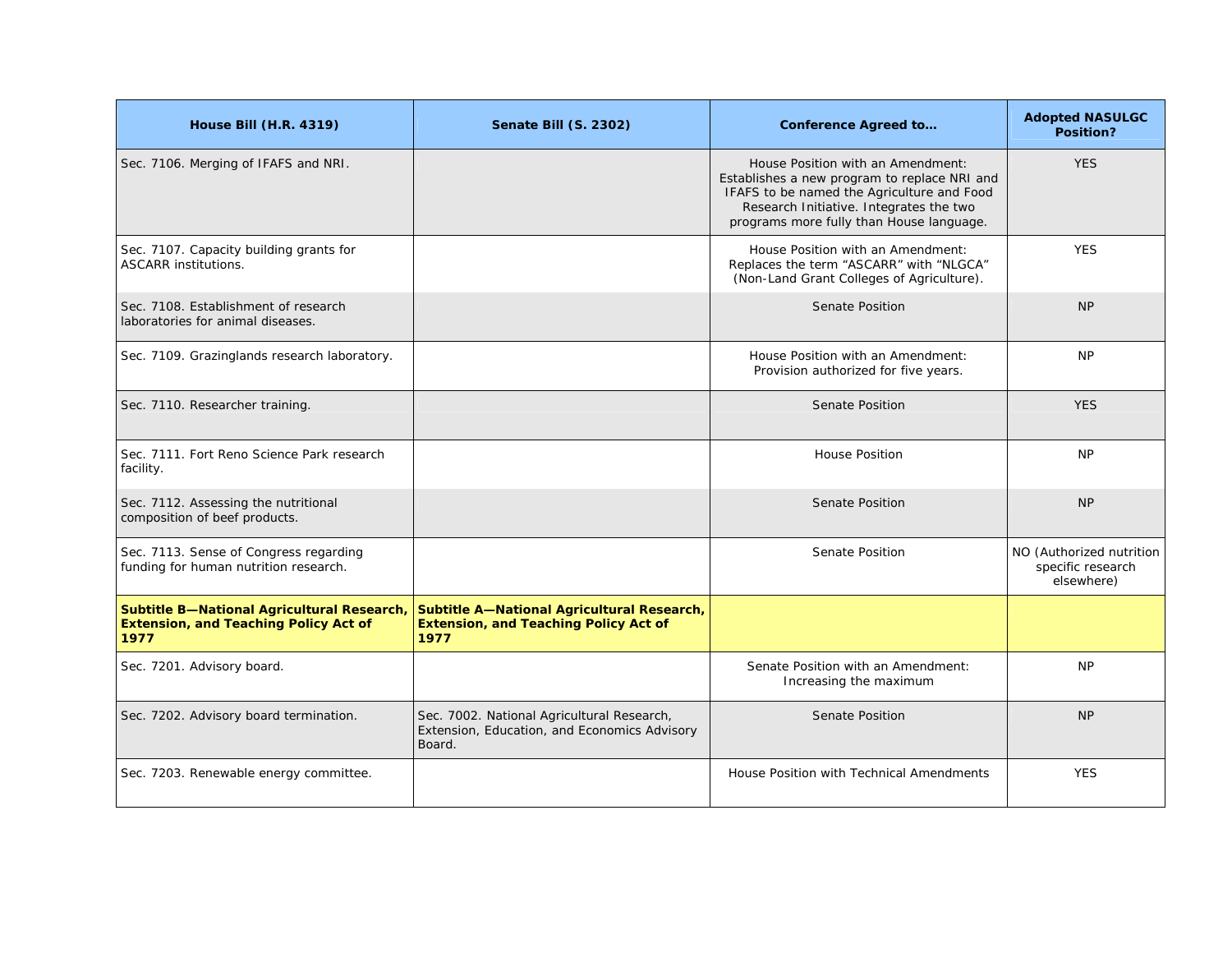| <b>House Bill (H.R. 4319)</b>                                                                                                                                  | Senate Bill (S. 2302)                                                                                                                                          | <b>Conference Agreed to</b>                                                                                                                                                           | <b>Adopted NASULGC</b><br>Position?                    |
|----------------------------------------------------------------------------------------------------------------------------------------------------------------|----------------------------------------------------------------------------------------------------------------------------------------------------------------|---------------------------------------------------------------------------------------------------------------------------------------------------------------------------------------|--------------------------------------------------------|
| Sec. 7204. Specialty crop committee report.                                                                                                                    |                                                                                                                                                                | House Position with Technical Amendments                                                                                                                                              | <b>YES</b>                                             |
|                                                                                                                                                                | Sec. 7003 Veterinary medicine Ioan repayment.                                                                                                                  | Senate Position with Technical Amendments                                                                                                                                             | <b>Yes</b>                                             |
| Sec. 7205. Inclusion of UDC in grants and<br>fellowships for food and agricultural sciences<br>education                                                       | Sec. 7004. Eligibility of University of the<br>District of Columbia for grants and fellowships<br>for food and agricultural sciences education.                | <b>Senate Position</b>                                                                                                                                                                | <b>YES</b>                                             |
|                                                                                                                                                                | Sec. 7006. Expansion of food and agricultural<br>sciences awards.                                                                                              | Senate Position                                                                                                                                                                       | <b>YES</b>                                             |
| Sec. 7206. Grants and fellowships for food and<br>agricultural sciences education.                                                                             | Sec. 7007. Grants and fellowships for food and<br>agricultural sciences education.                                                                             | <b>House Position</b>                                                                                                                                                                 | <b>YES</b>                                             |
| Sec. 7207. Grants for research on production<br>and marketing of alcohols and industrial<br>hydrocarbons from agricultural commodities<br>and forest products. | Sec. 7008. Grants for research on production<br>and marketing of alcohols and industrial<br>hydrocarbons from agricultural commodities<br>and forest products. | Senate Position with an Amendment:<br>Removes this provision from existing law.                                                                                                       | NO (Conferees decided<br>provision was<br>duplicative) |
| Sec. 7208. Policy research centers.                                                                                                                            | Sec. 7009. Policy Research Centers.                                                                                                                            | Senate Position with an Amendment:<br>Adds the drought mitigation center to the list of<br>centers. Clarifies that the specialty crop sector<br>is one that the centers should cover. | <b>YES</b>                                             |
| Sec. 7209. Human nutrition intervention and<br>health promotion research program.                                                                              | Sec. 7010. Human nutrition intervention and<br>health promotion research program.                                                                              | <b>House Position</b>                                                                                                                                                                 | <b>YES</b>                                             |
| Sec. 7210. Pilot research program to combine<br>medical and agricultural research.                                                                             | Sec. 7011. Pilot research program to combine<br>medical and agricultural research.                                                                             | <b>House Position</b>                                                                                                                                                                 | <b>YES</b>                                             |
| Sec. 7211. Nutrition education program.                                                                                                                        | Sec. 7012. Nutrition education program.                                                                                                                        | <b>Senate Position</b>                                                                                                                                                                | <b>YES</b>                                             |
|                                                                                                                                                                | Sec. 7013. Purposes and findings relating to<br>animal health and disease research.                                                                            | <b>House Position</b>                                                                                                                                                                 | <b>NP</b>                                              |
| Sec. 7212. Continuing animal health and<br>disease research programs.                                                                                          | Sec. 7014. Continuing animal health and<br>disease research programs.                                                                                          | <b>House Position</b>                                                                                                                                                                 | <b>YES</b>                                             |
| Sec. 7213. Cooperation among eligible<br>institutions.                                                                                                         |                                                                                                                                                                | <b>House Position</b>                                                                                                                                                                 | <b>YES</b>                                             |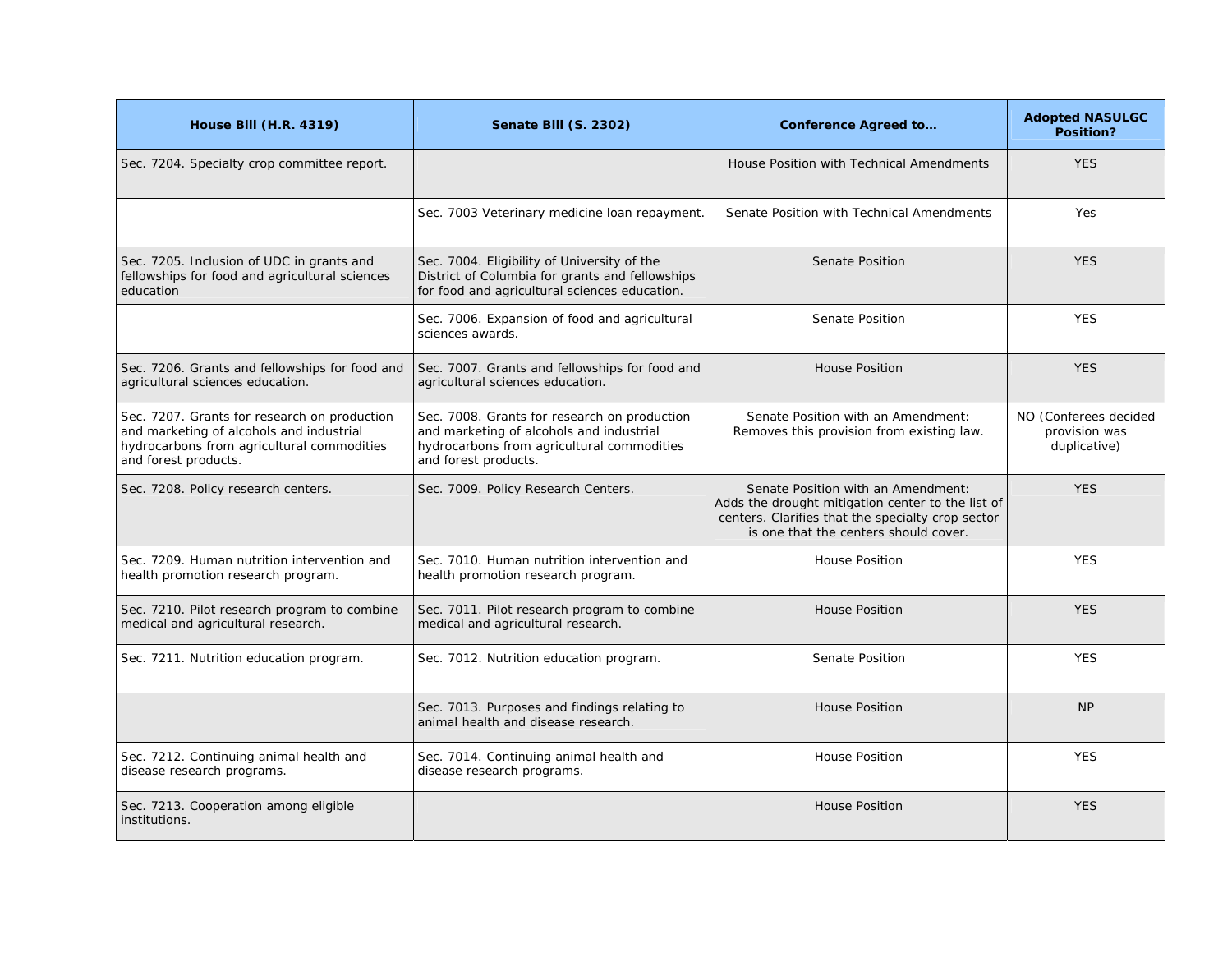| <b>House Bill (H.R. 4319)</b>                                                                                                            | Senate Bill (S. 2302)                                                                                                                    | <b>Conference Agreed to</b>                                                                                        | <b>Adopted NASULGC</b><br>Position? |
|------------------------------------------------------------------------------------------------------------------------------------------|------------------------------------------------------------------------------------------------------------------------------------------|--------------------------------------------------------------------------------------------------------------------|-------------------------------------|
| Sec. 7214. Appropriations for research on<br>national or regional problems.                                                              | Sec. 7015. Appropriations for research on<br>national or regional problems.                                                              | Senate Position                                                                                                    | <b>YES</b>                          |
|                                                                                                                                          | Sec. 7016. Animal health and disease research<br>program.                                                                                | <b>Senate Position</b>                                                                                             | <b>YES</b>                          |
| Sec. 7215. Authorization level of extension at<br>1890 land-grant colleges.                                                              | Sec. 7017. Authorization level of extension at<br>1890 land-grant colleges.                                                              | <b>House Position</b>                                                                                              | <b>YES</b>                          |
| Sec. 7216. Authorization level for agricultural<br>research at 1890 land-grant colleges.                                                 | Sec. 7018. Authorization level for agricultural<br>research at 1890 land-grant colleges.                                                 | Senate Position                                                                                                    | <b>YES</b>                          |
| Sec. 7217. Grants to upgrade agriculture and<br>food sciences facilities at the District of<br>Columbia Land Grant University.           | Sec. 7020. Grants to upgrade agriculture and<br>food sciences facilities at the District of<br>Columbia Land Grant University.           | Senate Position                                                                                                    | <b>YES</b>                          |
| Sec. 7218. Grants to upgrade agricultural and<br>food sciences facilities at 1890 land-grant<br>colleges, including Tuskegee University. | Sec. 7019. Grants to upgrade agricultural and<br>food sciences facilities at 1890 land-grant<br>colleges, including Tuskegee University. | <b>House Position</b>                                                                                              | <b>YES</b>                          |
| Sec. 7219. National research and training<br>virtual centers.                                                                            | Sec. 7021. National Research and training<br>virtual centers.                                                                            | Senate Position                                                                                                    | <b>YES</b>                          |
| Sec. 7220. Matching funds requirement for<br>research and extension activities of 1890<br>institutions.                                  | Sec. 7022. Matching funds requirement for<br>research and extension activities of 1890<br>institutions.                                  | House Position with Technical Amendments.                                                                          | <b>YES</b>                          |
| Sec. 7221. Hispanic-serving institutions.                                                                                                | Sec. 7023. Hispanic serving institutions.                                                                                                | Senate Position with an Amendments:                                                                                | <b>NP</b>                           |
| Sec. 7222. Hispanic-serving agricultural<br>colleges.                                                                                    | Sec. 7024. Hispanic serving agricultural<br>colleges and universities.                                                                   | Senate Position with Technical Amendments.                                                                         | <b>NP</b>                           |
| Sec. 7223. International agricultural research,<br>extension, and education.                                                             | Sec. 7025. International agricultural research,<br>extension, and education.                                                             | Senate Position with an Amendment:<br>Adding antihunger and nutrition language to<br>the underlying authorization. | <b>YES</b>                          |
| Sec. 7224. Competitive grants for international<br>agricultural science and education programs.                                          | Sec. 7026. Competitive grants for international<br>agricultural science and education programs.                                          | <b>House Position</b>                                                                                              | <b>YES</b>                          |
| Sec. 7225. Limitation on indirect costs for<br>agricultural research, education, and extension<br>programs.                              | Sec. 7027. Indirect Costs.                                                                                                               | House Position with an Amendment:<br>Increases the indirect cost cap from 19% to<br>22%.                           | <b>IN PART</b>                      |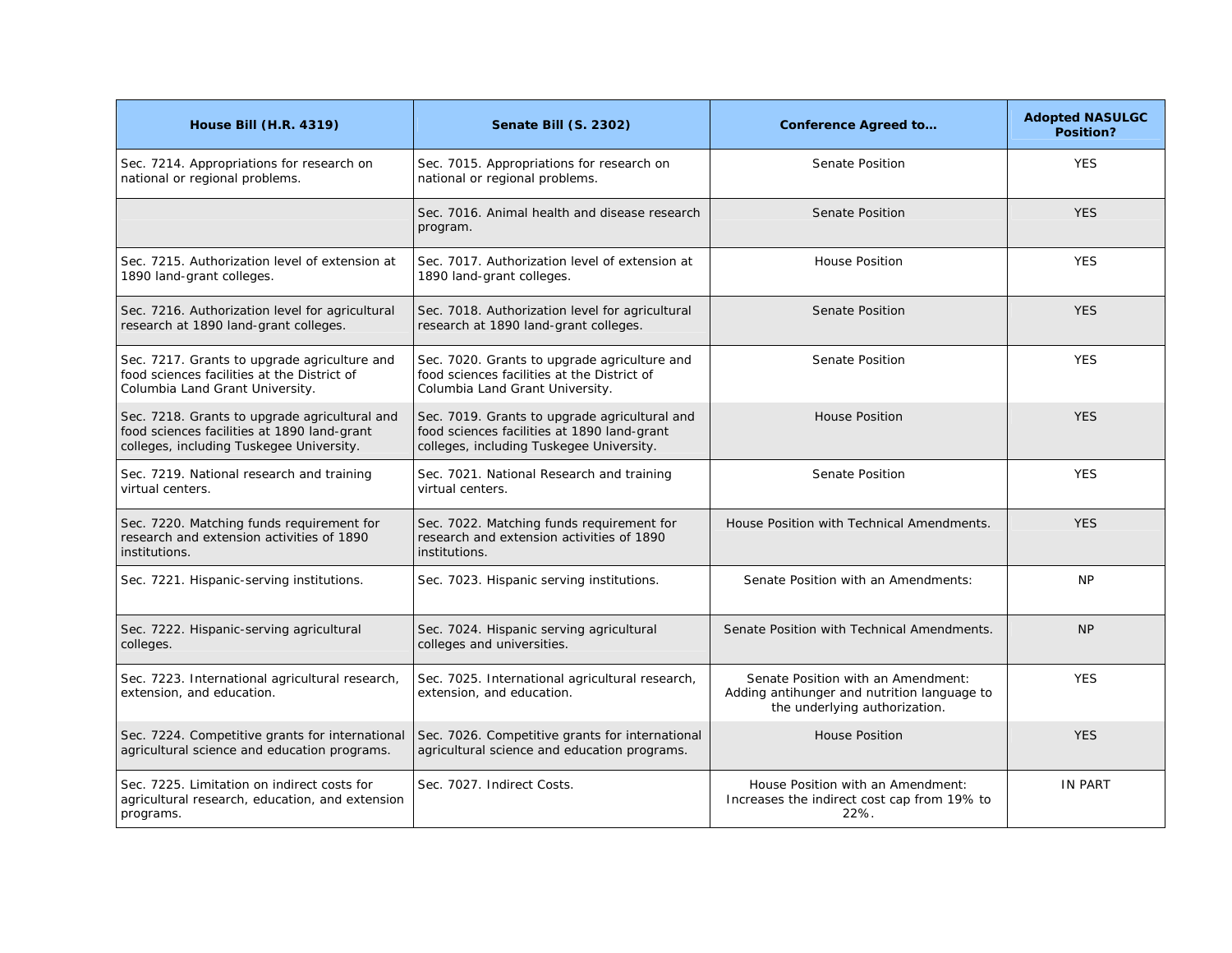| <b>House Bill (H.R. 4319)</b>                                                                                                  | Senate Bill (S. 2302)                                                                                                          | <b>Conference Agreed to</b>                                                                             | <b>Adopted NASULGC</b><br>Position? |
|--------------------------------------------------------------------------------------------------------------------------------|--------------------------------------------------------------------------------------------------------------------------------|---------------------------------------------------------------------------------------------------------|-------------------------------------|
| Sec. 7226. Research equipment grants.                                                                                          | Sec. 7028. Research equipment grants.                                                                                          | Senate Position                                                                                         | <b>YES</b>                          |
| Sec. 7227. University research.                                                                                                | Sec. 7029. University Research.                                                                                                | <b>House Position</b>                                                                                   | <b>YES</b>                          |
| Sec. 7228. Extension service.                                                                                                  | Sec. 7030. Extension Research.                                                                                                 | <b>Senate Position</b>                                                                                  | <b>YES</b>                          |
| Sec. 7229. Supplemental and alternative crops.                                                                                 | Sec. 7032. Supplemental and alternative crops.                                                                                 | <b>House Position</b>                                                                                   | <b>YES</b>                          |
| Sec. 7230. Aquaculture research facilities.                                                                                    | Sec. 7033. Aquaculture research facilities.                                                                                    | <b>House Position</b>                                                                                   | <b>YES</b>                          |
| Sec. 7231. Rangeland research.                                                                                                 | Sec. 7034. Rangeland research.                                                                                                 | <b>House Position</b>                                                                                   | <b>YES</b>                          |
| Sec. 7232. Special authorization for biosecurity<br>planning and response.                                                     | Sec. 7035 Special authorization for biosecurity<br>planning and response.                                                      | <b>Senate Position</b>                                                                                  | <b>YES</b>                          |
| Sec. 7233. Resident instruction and distance<br>education grants program for insular area<br>institutions of higher education. | Sec. 7036. Resident instruction and distance<br>education grants program for insular area<br>institutions of higher education. | <b>House Position</b>                                                                                   | <b>YES</b>                          |
| Sec. 7234. Hispanic Serving Institutions.                                                                                      |                                                                                                                                | House Position with an Amendment:                                                                       | <b>YES</b>                          |
| Sec. 7235. Specialty crops policy research<br>institute.                                                                       |                                                                                                                                | House Position with an Amendment:<br>Section incorporated into policy research center<br>authorization. | <b>NP</b>                           |
| Sec. 7236. Emphasis of Human Nutrition<br>Initiative.                                                                          |                                                                                                                                | <b>House Position</b>                                                                                   | <b>YES</b>                          |
| Sec. 7237. Grants to upgrade agriculture and<br>food sciences facilities at insular area land-<br>grant institutions.          |                                                                                                                                | <b>House Position</b>                                                                                   | <b>YES</b>                          |
|                                                                                                                                | Sec. 7037. Farm management training and<br>public farm benchmarking database.                                                  | Senate Position<br>(Makes this authorization a competitive grants)<br>program.)                         | <b>YES</b>                          |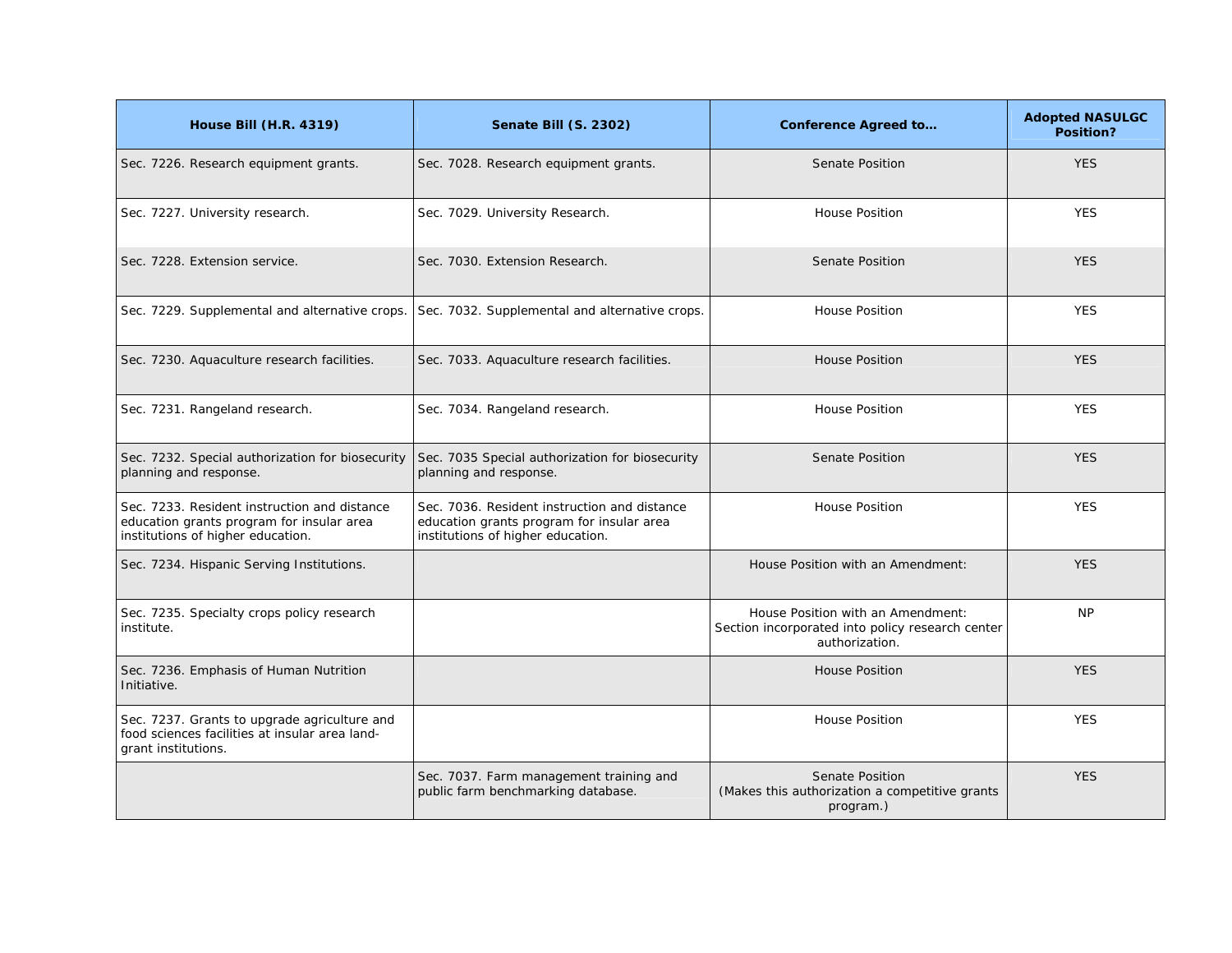| <b>House Bill (H.R. 4319)</b> | Senate Bill (S. 2302)                                                                      | <b>Conference Agreed to</b>                                                                 | <b>Adopted NASULGC</b><br>Position? |
|-------------------------------|--------------------------------------------------------------------------------------------|---------------------------------------------------------------------------------------------|-------------------------------------|
|                               | Sec. 7038. Tropical and subtropical agricultural<br>research.                              | House Position<br>(Item Added as a High Priority)                                           | <b>NP</b>                           |
|                               | Sec. 7039. Regional centers of excellence.                                                 | <b>House Position</b><br>(Item Added as a High Priority)                                    | <b>YES</b>                          |
|                               | Sec. 7040 National Drought Mitigation Center.                                              | <b>House Position</b><br>(Added this center to the Policy Research<br>Center authorization) | <b>NP</b>                           |
|                               | Sec. 7041. Agricultural development in the<br>American-Pacific region.                     | <b>House Position</b><br>(Item Added as a High Priority)                                    | <b>YES</b>                          |
|                               | Sec. 7044. Farm and ranch stress assistance<br>network.                                    | Senate Position                                                                             | <b>YES</b>                          |
|                               | Sec. 7045. Rural entrepreneurship and<br>enterprise facilitation program.                  | <b>House Position</b>                                                                       | <b>NO</b>                           |
|                               | Sec. 7046. Seed distribution.                                                              | Senate Position<br>(Makes this authorization a competitive grants<br>program.)              | <b>YES</b>                          |
|                               | Sec. 7047. Farm and ranch safety.                                                          | <b>Senate Position</b><br>(Item Added as a High Priority)                                   | <b>YES</b>                          |
|                               | Sec. 7048. Women and minorities in STEM<br>fields                                          | <b>House Position</b><br>(Item Added as a High Priority)                                    | <b>YES</b>                          |
|                               | Sec. 7049. Natural products research program.                                              | Senate Position<br>(Makes this authorization a competitive grants<br>program.)              | <b>YES</b>                          |
|                               | Sec. 7050. International anti-hunger and<br>nutrition program.                             | <b>House Position</b>                                                                       | <b>NO</b>                           |
|                               | Sec. 7051. Consortium for Agricultural and<br>Rural Transportation Research and Education. |                                                                                             | <b>NP</b>                           |
|                               | Sec. 7052. Regional Centers of excellence in<br>food system veterinary medicine.           | <b>House Position</b><br>(Item Added as a High Priority)                                    | <b>YES</b>                          |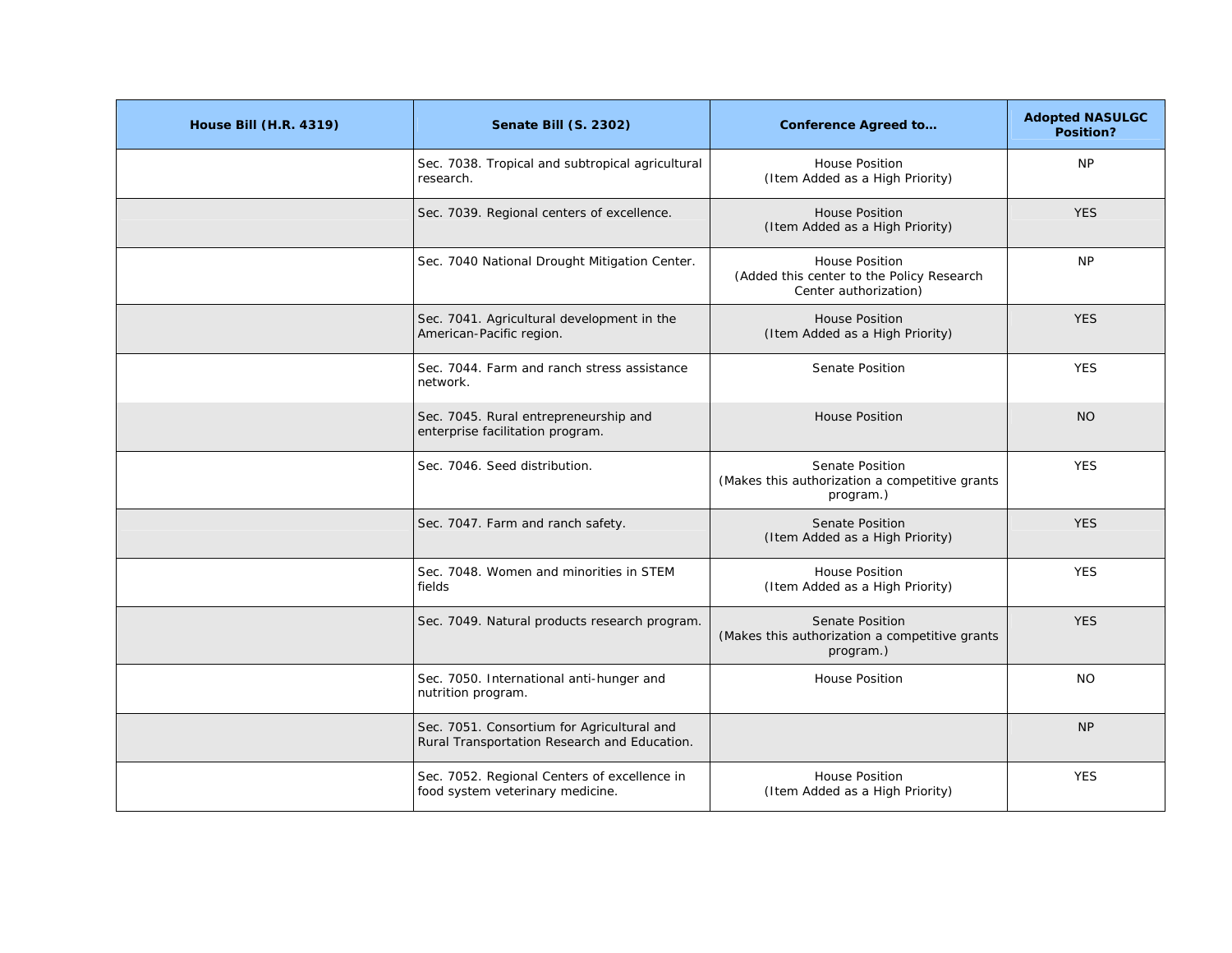| <b>House Bill (H.R. 4319)</b>                                               | Senate Bill (S. 2302)                                                       | <b>Conference Agreed to</b>                                                                                                                                                 | <b>Adopted NASULGC</b><br>Position?                    |
|-----------------------------------------------------------------------------|-----------------------------------------------------------------------------|-----------------------------------------------------------------------------------------------------------------------------------------------------------------------------|--------------------------------------------------------|
| Subtitle C-Food, Agriculture,<br><b>Conservation, and Trade Act of 1990</b> | Subtitle B-Food, Agriculture,<br><b>Conservation, and Trade Act of 1990</b> |                                                                                                                                                                             |                                                        |
| Sec. 7301. National genetic resources program.                              | Sec. 7101. National genetic resources program.                              | <b>House Position</b>                                                                                                                                                       | <b>YES</b>                                             |
| Sec. 7302. National agricultural weather<br>information system.             |                                                                             | <b>House Position</b>                                                                                                                                                       | <b>NP</b>                                              |
| Sec. 7303. Partnerships.                                                    |                                                                             | <b>House Position</b>                                                                                                                                                       | <b>YES</b>                                             |
| Sec. 7304. Aflatoxin research and extension.                                |                                                                             | <b>House Position</b>                                                                                                                                                       | <b>YES</b>                                             |
| Sec. 7305. High-priority research and<br>extension areas.                   |                                                                             | Senate Position with an Amendment:<br>Include all House and Senate priorities; add<br>pollinator research subsection; and add<br>regional centers of excellence subsection. | <b>YES</b>                                             |
| Sec. 7306. High-priority research and<br>extension initiatives.             | Sec. 7102. High-priority research and<br>extension initiatives.             | <b>House Position</b>                                                                                                                                                       | <b>YES</b>                                             |
| Sec. 7307. Nutrient management research and<br>extension initiative.        | Sec. 7103. Nutrient management research and<br>extension initiative.        | House Position with an Amendment:<br>Include renewable energy purpose.                                                                                                      | <b>YES</b>                                             |
| Sec. 7308. Agricultural telecommunications<br>program.                      | Sec. 7105. Agricultural telecommunications<br>program.                      | House Position with an Amendment:<br>Remove this authorization from current law.                                                                                            | NO (Conferees decided<br>authority was<br>duplicative) |
| Sec. 7309. Assistive technology program for<br>farmers with disabilities.   | Sec. 7106. Assistive technology program for<br>farmers with disabilities    | <b>Senate Position</b>                                                                                                                                                      | <b>YES</b>                                             |
| Sec. 7310. Organic research.                                                | Sec. 7104. Organic agriculture research and<br>extension initiative.        | Senate Position w Amendment                                                                                                                                                 | <b>YES</b>                                             |
| Sec. 7311. National rural information center<br>clearinghouse.              | Sec. 7107. National rural information center<br>clearinghouse.              | <b>House Position</b>                                                                                                                                                       | <b>YES</b>                                             |
| Sec. 7312. New era rural technology program.                                | *Sec. 7041. New Era Rural Technology<br>Program. *Subtitle A                | House Position with Technical Amendments                                                                                                                                    | <b>YES</b>                                             |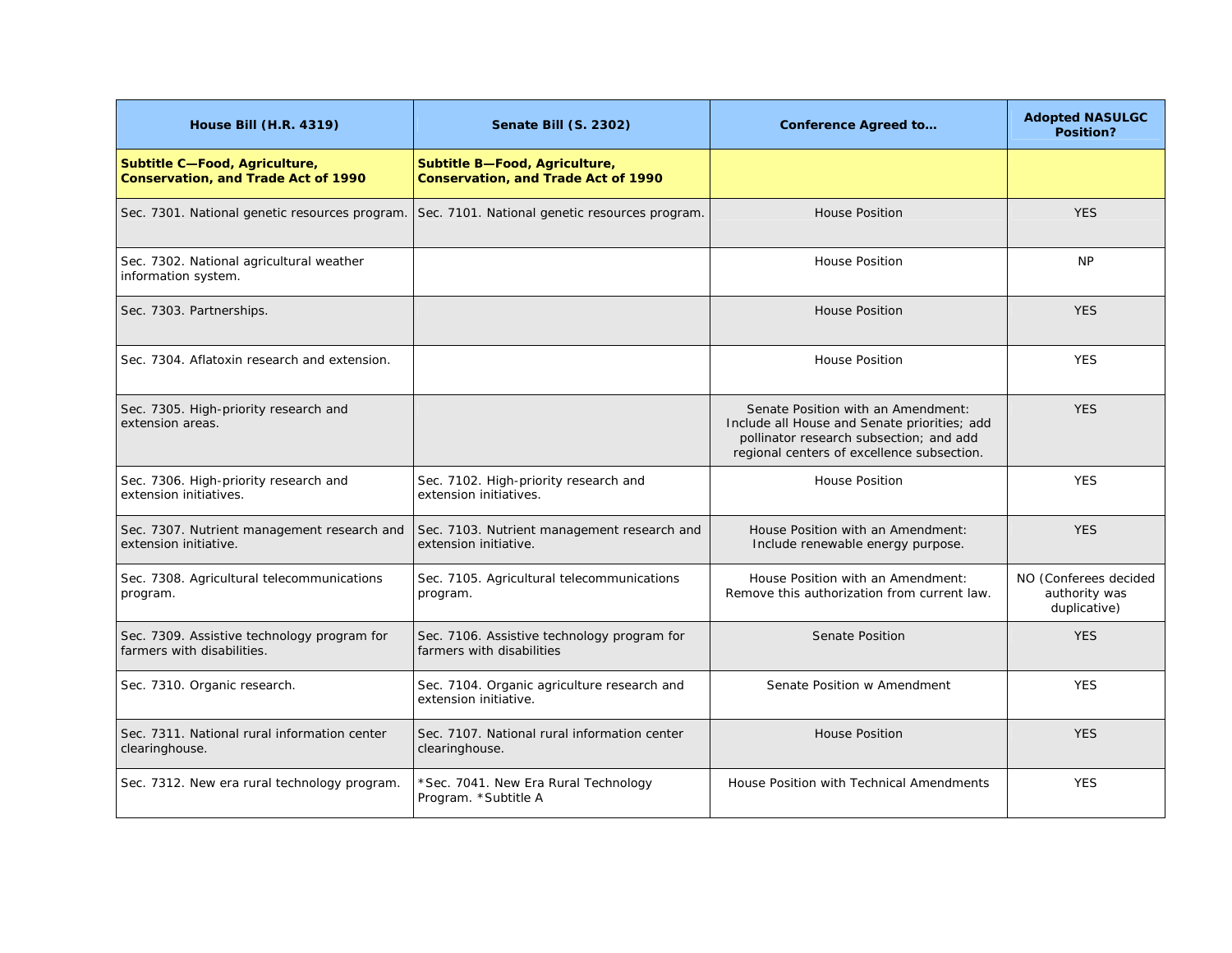| <b>House Bill (H.R. 4319)</b>                                                               | Senate Bill (S. 2302)                                                                                                                          | <b>Conference Agreed to</b>                                                       | <b>Adopted NASULGC</b><br>Position?                    |
|---------------------------------------------------------------------------------------------|------------------------------------------------------------------------------------------------------------------------------------------------|-----------------------------------------------------------------------------------|--------------------------------------------------------|
| Subtitle D-Agricultural Research,<br><b>Extension, and Education Reform Act of</b><br>1998  | Subtitle C-Agricultural Research,<br><b>Extension, and Education Reform Act of</b><br>1998                                                     |                                                                                   |                                                        |
|                                                                                             | Sec. 7201. Initiative for Future Agriculture and<br>Food Systems.                                                                              |                                                                                   | <b>NO</b>                                              |
| Sec. 7401. Partnerships for high-value<br>agricultural product quality research.            | Sec. 7202. Partnerships for high-value<br>agricultural product quality research.                                                               | Senate Position with an Amendment:<br>Remove this authorization from current law. | NO (Conferees decided<br>authority was<br>duplicative) |
| Sec. 7402. Precision agriculture.                                                           | Sec. 7203. Precision agriculture.                                                                                                              | House Position with an Amendment:<br>Remove this authorization from current law.  | NO (Conferees decided<br>authority was<br>duplicative) |
| Sec. 7403. Biobased products.                                                               | Sec. 7204. Biobased products.                                                                                                                  | <b>House Position</b>                                                             | <b>YES</b>                                             |
| Sec. 7404. Thomas Jefferson initiative for crop<br>diversification.                         | Sec. 7205. Thomas Jefferson initiative for crop<br>diversification.                                                                            | Senate Position with an Amendment:<br>Remove this authorization from current law. | NO (Conferees decided<br>authority was<br>duplicative) |
| Sec. 7405. Integrated research, education, and<br>extension competitive grants program      | Sec. 7206. Integrated research, education, and<br>extension competitive grants program.                                                        | <b>Senate Position</b>                                                            | <b>YES</b>                                             |
| Sec. 7406. Fusarium graminearum grants.                                                     | Sec. 7207. Support for research regarding<br>diseases of wheat, triticale, and barley caused<br>by Fusarium graminearum or by Tilletia indica. | <b>House Position</b>                                                             | <b>YES</b>                                             |
| Sec. 7407. Bovine Johne's disease control<br>program.                                       | Sec. 7208. Bovine Johne's disease control<br>program.                                                                                          | <b>Senate Position</b>                                                            | <b>YES</b>                                             |
| Sec. 7408. Grants for youth organizations.                                                  | Sec. 7209. Grants for youth organizations.                                                                                                     | <b>House Position</b>                                                             | <b>YES</b>                                             |
| Sec. 7409. Agricultural biotechnology research<br>and development for developing countries. | Sec. 7210. Agricultural biotechnology research<br>and development for developing countries.                                                    | <b>House Position</b>                                                             | <b>YES</b>                                             |
| Sec. 7410. Agricultural bioenergy and biobased<br>products research initiative.             |                                                                                                                                                | House Position with an Amendment:                                                 | <b>YES</b>                                             |
| Sec. 7411. Specialty crop research initiative.                                              | Sec. 7211. Specialty crop research initiative.                                                                                                 | House Position with Amendment                                                     | <b>YES</b>                                             |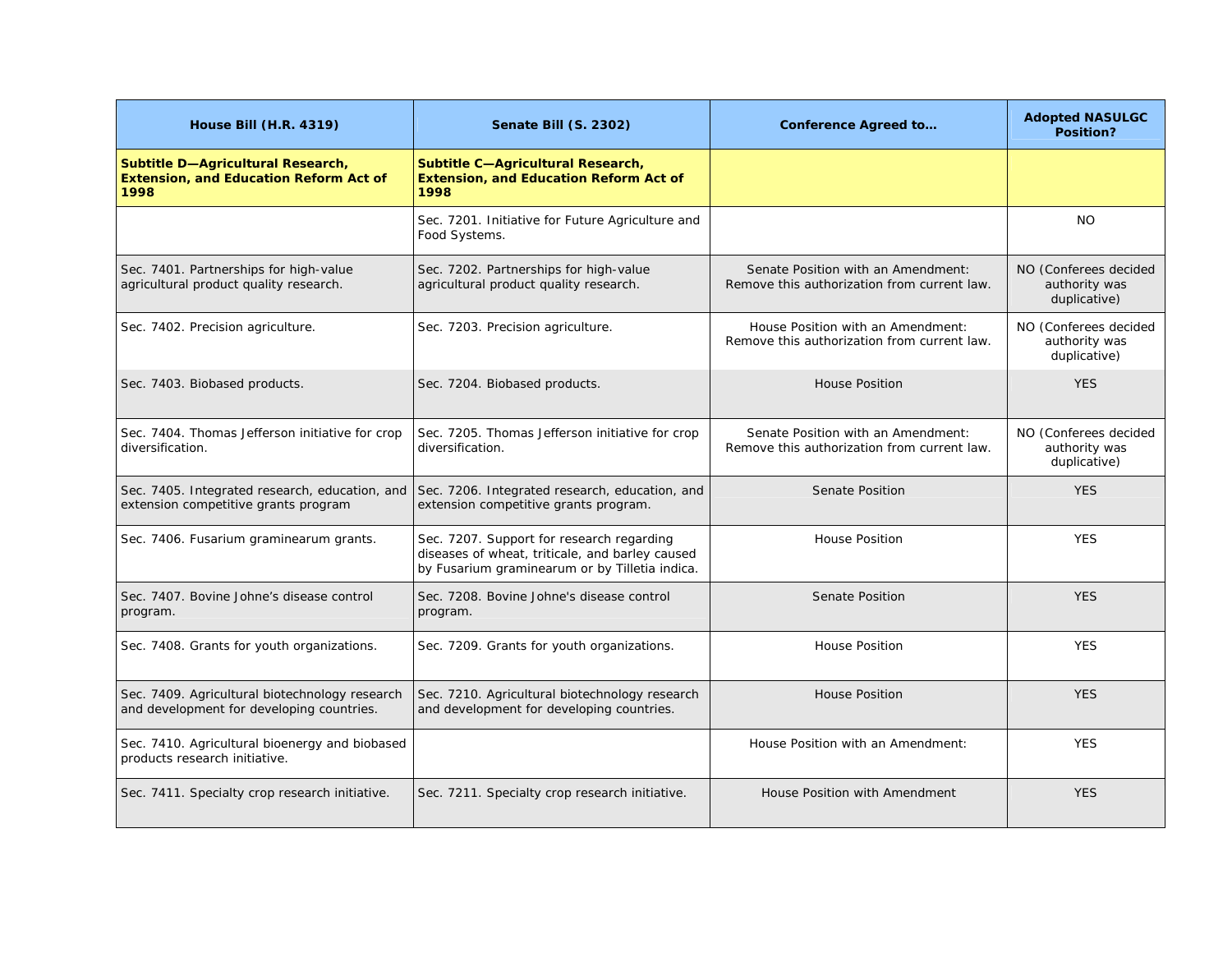| <b>House Bill (H.R. 4319)</b>                                                                           | Senate Bill (S. 2302)                                                                                             | <b>Conference Agreed to</b>                                             | <b>Adopted NASULGC</b><br><b>Position?</b> |
|---------------------------------------------------------------------------------------------------------|-------------------------------------------------------------------------------------------------------------------|-------------------------------------------------------------------------|--------------------------------------------|
| Sec. 7412. Office of pest management policy.                                                            | Sec. 7212. Office of Pest Management Policy.                                                                      | <b>House Position</b>                                                   | <b>YES</b>                                 |
|                                                                                                         | Sec. 7213. Food animal residue avoidance<br>database program.                                                     | <b>House Position</b>                                                   | <b>YES</b>                                 |
| <b>Subtitle E- Other Laws</b>                                                                           | <b>Subtitle D. Other Laws</b>                                                                                     |                                                                         |                                            |
| Sec. 7501. Critical agricultural materials act.                                                         | Sec. 7301. Critical Agricultural Materials Act.                                                                   | Senate Position                                                         | <b>YES</b>                                 |
| Sec. 7502. Equity in Educational Land-Grant<br>Status Act of 1994.                                      | Sec. 7302. Equity in Educational Land-Grant<br>Status Act of 1994.                                                | Senate Position with an Amendment                                       | <b>YES</b>                                 |
|                                                                                                         | Sec. 7303. Smith-Lever Act.                                                                                       | Senate Position with an Amendment:                                      | <b>YES</b>                                 |
| Sec. 7503. Agricultural experiment station<br>Research Facilities Act.                                  | Sec. 7305. Research Facilities Act.                                                                               | <b>House Position</b>                                                   | <b>YES</b>                                 |
| Sec. 7504. National Agricultural Research,<br>Extension, and Teaching Policy Act<br>Amendments of 1985. | Sec. 7306. National Agricultural Research,<br>Extension, and Teaching Policy Act<br>Amendments of 1985.           | Senate Position                                                         | <b>YES</b>                                 |
| Sec. 7505. Competitive, Special, and Facilities<br>Research Grant Act (national research<br>initiative) | Sec. 7307. Competitive, Special, and Facilities<br>Research Grant Act.                                            | <b>Senate Position</b>                                                  | <b>YES</b>                                 |
|                                                                                                         | Sec. 7308. Education grants to Alaska Native<br>serving institutions and Native Hawaiian<br>serving institutions. | Senate Position with an Amendment:                                      | <b>YES</b>                                 |
| *Sec. 11204 * Title XI. Miscellaneous Provisions                                                        | Sec. 7309. Beginning farmer and rancher<br>development program.                                                   | Senate Position with Amendment                                          | <b>YES</b>                                 |
|                                                                                                         | Sec. 7310. McIntire-Stennis Cooperative<br>Forestry Act.                                                          | Senate Position                                                         | <b>YES</b>                                 |
| Sec. 7506. Agricultural Risk Protection Act of<br>2000 (carbon cycle research).                         | Sec. 7315. Carbon Cycle Research.                                                                                 | House Position with an Amendment:<br>Adds a \$15M annual authorization. | <b>YES</b>                                 |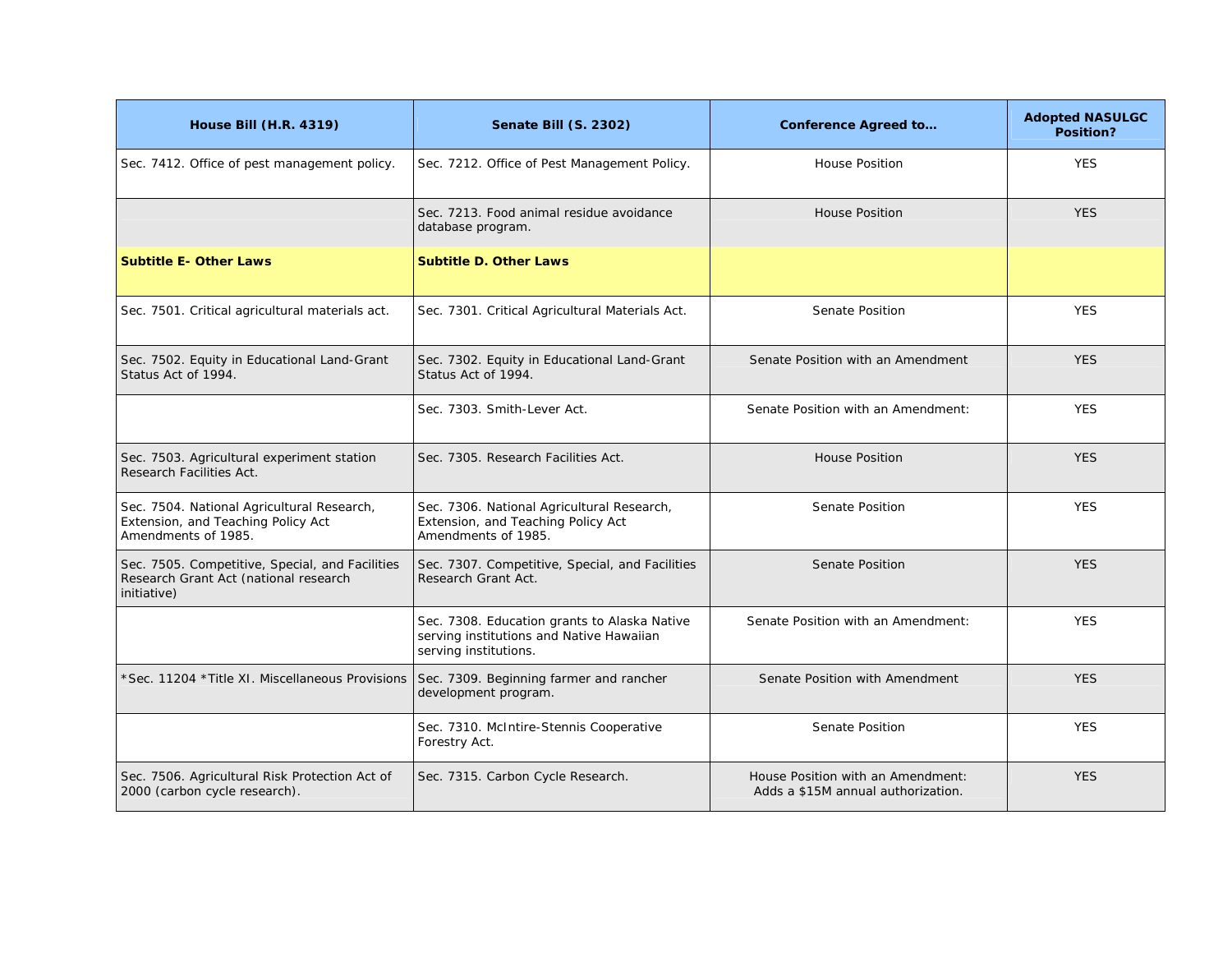| <b>House Bill (H.R. 4319)</b>                                                                            | Senate Bill (S. 2302)                                                                                                | <b>Conference Agreed to</b>                                                       | <b>Adopted NASULGC</b><br>Position? |
|----------------------------------------------------------------------------------------------------------|----------------------------------------------------------------------------------------------------------------------|-----------------------------------------------------------------------------------|-------------------------------------|
| Sec. 7507. Renewable Resources Extension Act<br>of 1978.                                                 |                                                                                                                      | <b>House Position</b>                                                             | <b>YES</b>                          |
| Sec. 7508. National Aquaculture Act of 1980.                                                             | Sec. 7311. National Aquaculture Act of 1980.                                                                         | <b>Senate Position</b>                                                            | <b>YES</b>                          |
| Sec. 7509. Construction of a Chinese Garden at<br>the National Arboretum.                                | Sec. 7312. National Arboretum.                                                                                       | <b>House Position</b>                                                             | NP                                  |
| Sec. 7510. Public education regarding use of<br>biotechnology in producing food for human<br>consumption |                                                                                                                      | Senate Position with an Amendment:<br>Remove this authorization from current law. | <b>NP</b>                           |
| Sec. 7511. Fresh cut produce safety grants.                                                              |                                                                                                                      | Senate Position                                                                   | <b>NO</b>                           |
| Sec. 7512. UDC/EFNEP Eligibility.                                                                        | Sec. 7313. Eligibility of University of the<br>District of Colombia for certain land-grant<br>university assistance. | <b>Senate Position</b>                                                            | <b>YES</b>                          |
|                                                                                                          | Sec. 7314. Exchange or sale authority.                                                                               | <b>Senate Position</b>                                                            | <b>NP</b>                           |
| Sec. 7513. Hatch Act of 1987.                                                                            | Sec. 7304. Hatch Act of 1887.                                                                                        | <b>Senate Position</b>                                                            | <b>YES</b>                          |
|                                                                                                          | Sec. 7316. Enhanced Use Lease Authority Pilot<br>Program.                                                            | Senate Position                                                                   | <b>NP</b>                           |
|                                                                                                          | Sec. 7317. Research and education grants for<br>the study of antibiotic resistant bacteria in<br>livestock.          | <b>Senate Position</b>                                                            | <b>NP</b>                           |
|                                                                                                          | <b>Subtitle E-National Institute of Food and</b><br><b>Agriculture</b>                                               |                                                                                   |                                     |
|                                                                                                          | Sec. 7402. Coordination of Agricultural<br>Research Service and National Institute of Food<br>and Agriculture.       | Senate Position with Amendment                                                    | <b>YES</b>                          |
| <b>Subtitle F. Additional Provisions</b>                                                                 | <b>Subtitle F - Miscellaneous</b>                                                                                    |                                                                                   |                                     |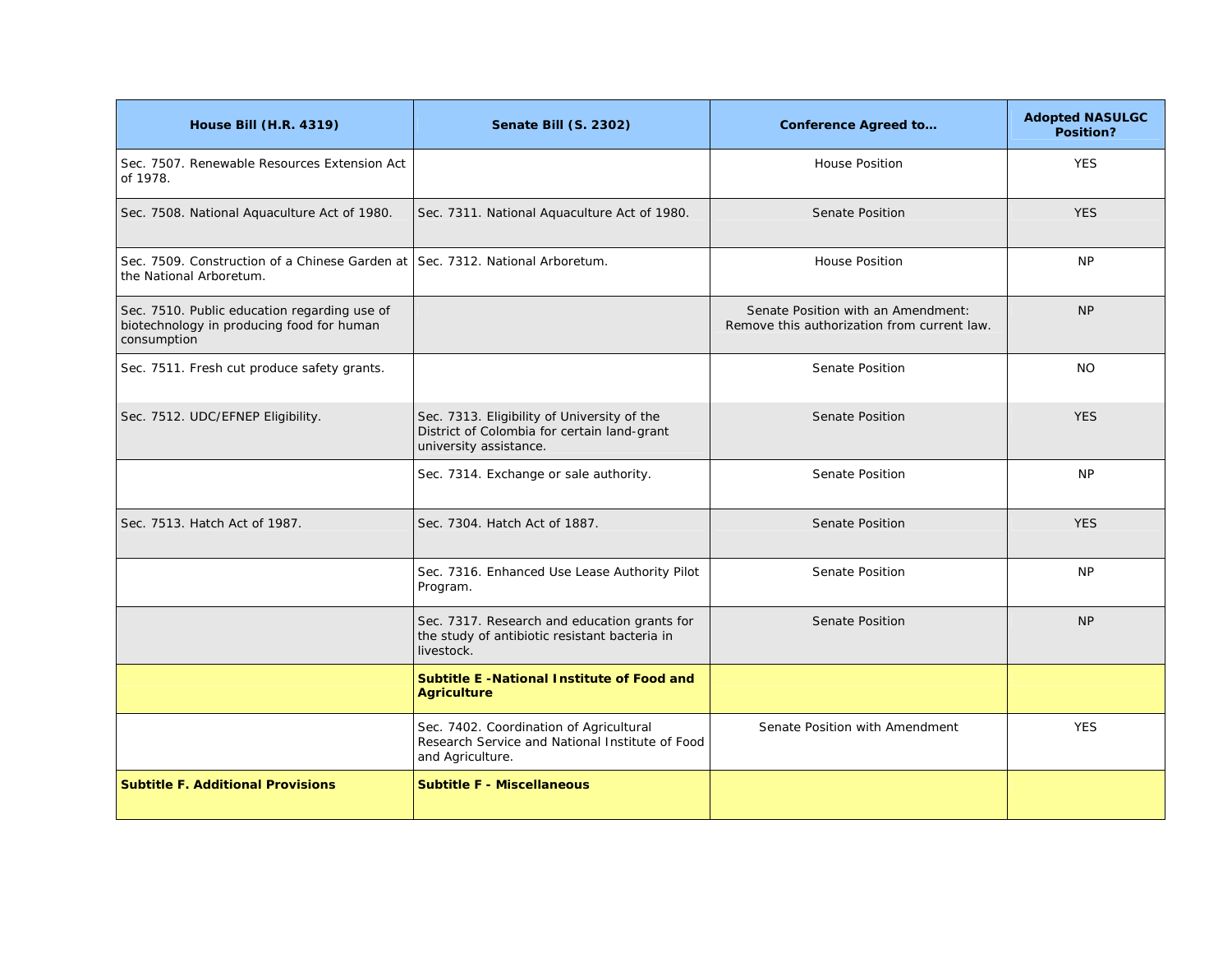| <b>House Bill (H.R. 4319)</b>                                                      | <b>Senate Bill (S. 2302)</b>                                                                    | <b>Conference Agreed to</b>          | <b>Adopted NASULGC</b><br>Position?                               |
|------------------------------------------------------------------------------------|-------------------------------------------------------------------------------------------------|--------------------------------------|-------------------------------------------------------------------|
| Sec. 7601. Merit review of extension and<br>educational grants.                    |                                                                                                 | <b>Senate Position</b>               | <b>NO</b>                                                         |
| *Sec. 4403. * Title IV- Nutrition Programs                                         | Sec. 7501. Joint nutrition monitoring and<br>related research activities.                       |                                      |                                                                   |
|                                                                                    | Sec. 7502. Demonstration project authority for<br>temporary positions.                          | Senate Position                      | <b>NP</b>                                                         |
| Sec. 7602. Review of plan of work<br>requirements.                                 | Sec. 7503 Review of plan of work<br>requirements.                                               | <b>Senate Position</b>               | <b>YES</b>                                                        |
| Sec. 7603. Multistate and integration funding.                                     |                                                                                                 | <b>Senate Position</b>               | <b>YES</b>                                                        |
|                                                                                    | Sec. 7504. Study and report on access to<br>nutritious foods.                                   |                                      | <b>NP</b>                                                         |
| Sec. 7604. Expanded food and nutrition<br>education program.                       |                                                                                                 | Senate Position with an Amendment:   | <b>YES</b>                                                        |
| Sec. 7605. Grants to 1890 schools to expand<br>extension capacity.                 | Sec. 7005. Grants to 1890 schools to expand<br>extension capacity (Subtitle A)                  | <b>House Position</b>                | <b>YES</b>                                                        |
| Sec. 7606. Borlaug international agricultural<br>science and technology fellowship | Sec. 7042. Borlaug international agricultural<br>science and technology fellowship (Subtitle A) | Senate Position                      | <b>YES</b>                                                        |
| Sec. 7607. Cost Recovery                                                           | Sec. 7031. Indirect Cost Recovery.                                                              | <b>Strike</b><br>Add Report Language | NO (Conferees<br>determined that<br>provision was<br>unnecessary) |
| Sec. 7608. Organic Food and Agricultural<br><b>Systems Funding</b>                 |                                                                                                 | <b>Strike</b><br>Add Report Language | <b>NP</b>                                                         |
|                                                                                    | Sec. 7505. Sense of Senate regarding organic<br>research.                                       |                                      |                                                                   |
|                                                                                    | Sec. 7506. Modifications to information<br>technology service.                                  | Move to Misc. Title                  | <b>NP</b>                                                         |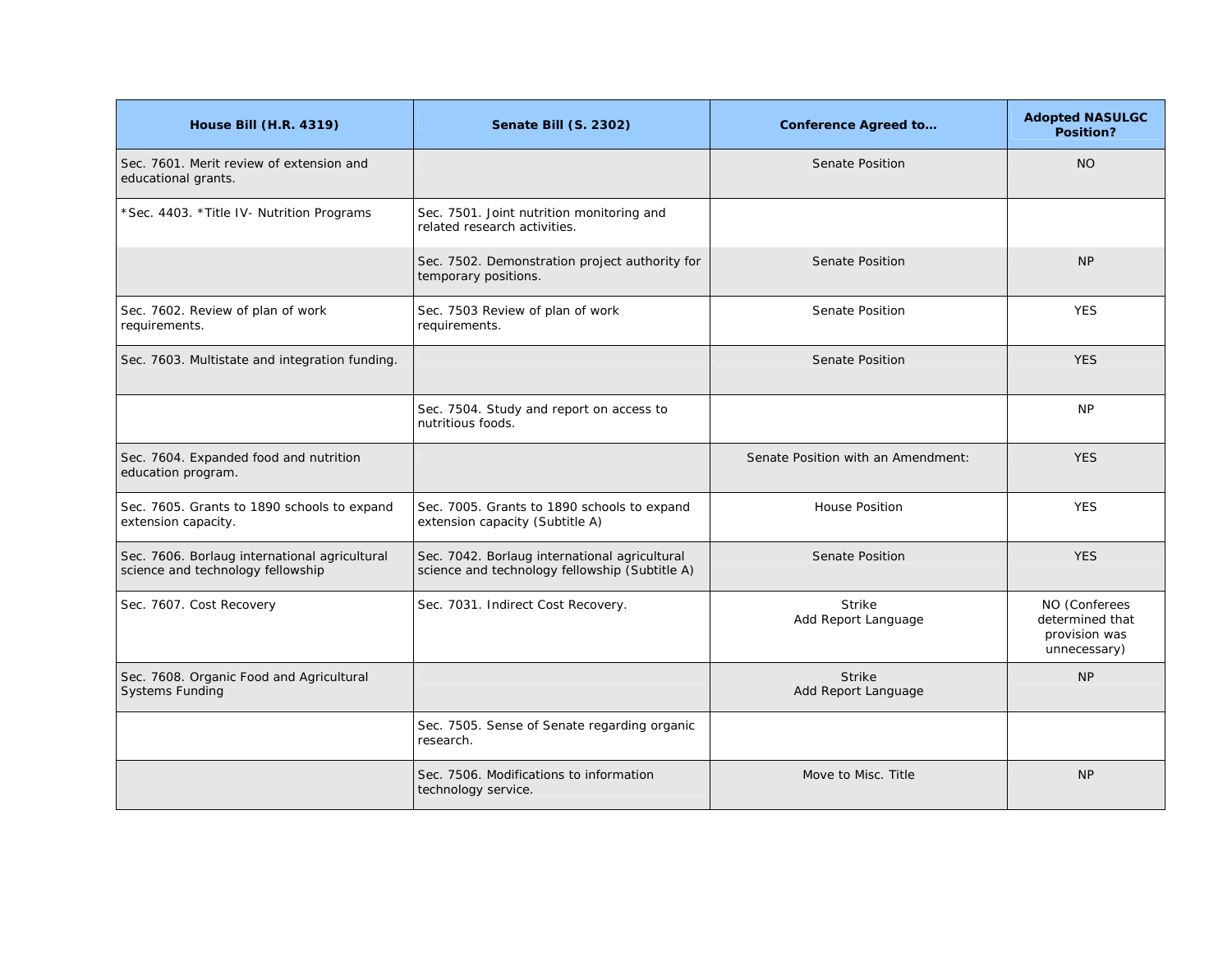| <b>House Bill (H.R. 4319)</b>                                                                                | Senate Bill (S. 2302)                                                                                                                                                                                | <b>Conference Agreed to</b> | <b>Adopted NASULGC</b><br>Position? |
|--------------------------------------------------------------------------------------------------------------|------------------------------------------------------------------------------------------------------------------------------------------------------------------------------------------------------|-----------------------------|-------------------------------------|
|                                                                                                              | Sec. 7507. Studies and reports by the<br>Department of Agriculture, the Department of<br>Health and Human Services, and the National<br>Academy of Sciences on food products from<br>cloned animals. |                             | <b>NP</b>                           |
|                                                                                                              | Sec. 7508. Animal bioscience facility, Bozeman,<br>Montana.                                                                                                                                          | <b>House Position</b>       | <b>NP</b>                           |
| <b>Title IX- ENERGY</b>                                                                                      | <b>Title IX. ENERGY</b>                                                                                                                                                                              |                             |                                     |
|                                                                                                              | 9001: "Sec. 9002". Biobased markets program.                                                                                                                                                         |                             |                                     |
| Sec. 9017. Biodiesel fuel education program.                                                                 | 9001: "Sec. 9003". Biodiesel fuel education.                                                                                                                                                         |                             |                                     |
|                                                                                                              | 9001: "Sec. 9007". Rural Energy for America<br>Program.                                                                                                                                              |                             |                                     |
| Sec. 9006 Biomass Research and Development<br>Act of 2000                                                    | 9001: "Sec. 9008". Biomass Research and<br>Development Act of 2000.                                                                                                                                  |                             |                                     |
|                                                                                                              | 9001: "Sec. 9009". Sun grant program.                                                                                                                                                                |                             |                                     |
|                                                                                                              | 9001: "Sec. 9010". Regional biomass crop<br>experiments.                                                                                                                                             |                             |                                     |
|                                                                                                              | 9001: "Sec. 9012". Renewable woody biomass<br>for energy.                                                                                                                                            |                             |                                     |
|                                                                                                              | 9001: "Sec. 9022". Northeast dairy nutrient<br>management and energy development<br>program.                                                                                                         |                             |                                     |
|                                                                                                              | 9001: "Sec. 9023". Future farmstead program.                                                                                                                                                         |                             |                                     |
| Sec. 9008. Research, extension, and<br>educational programs on biobased energy<br>technologies and products. |                                                                                                                                                                                                      |                             |                                     |